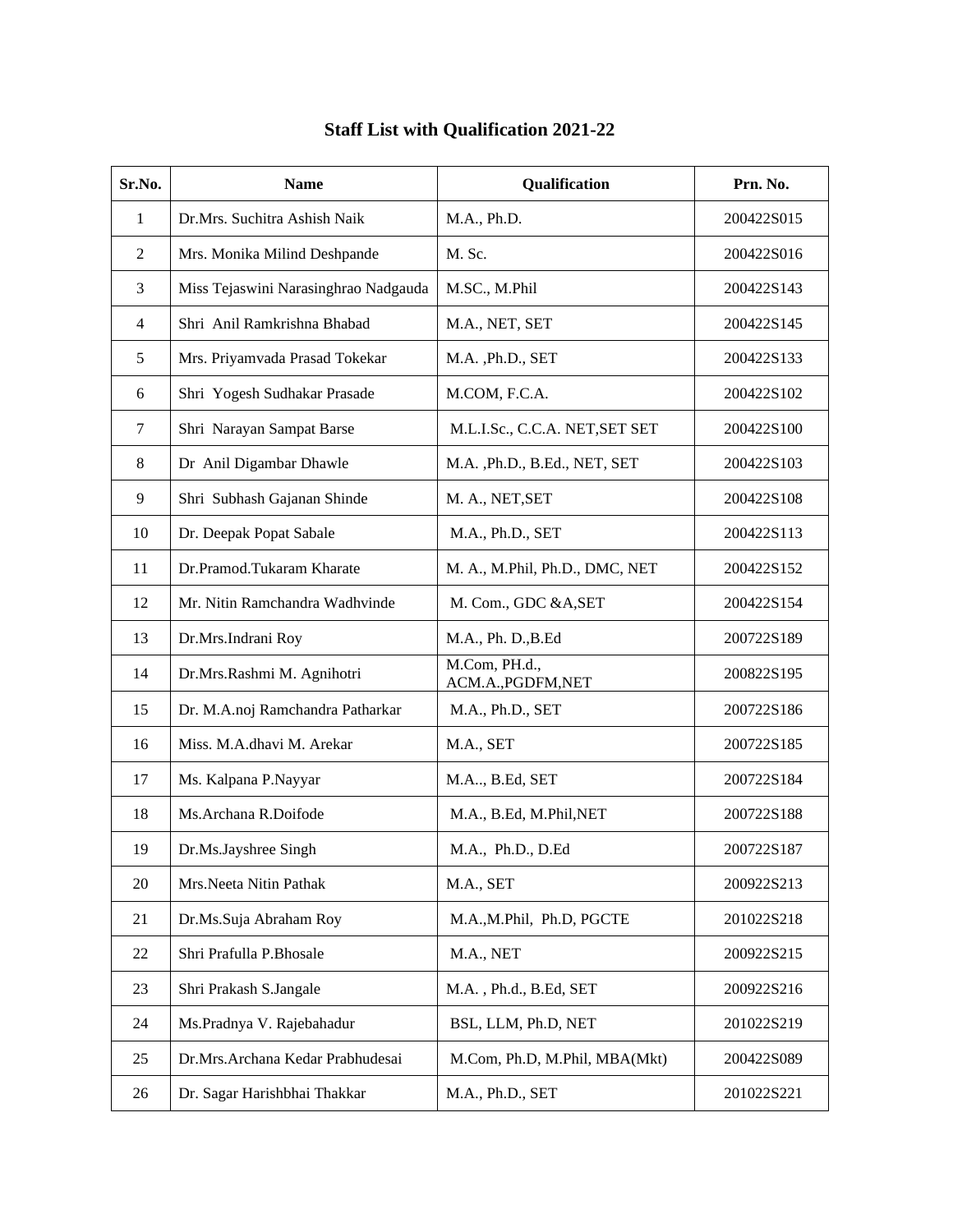| 27 | Shri Shivaji Vishnu Naik      | M.A., B.Ed, NET       | 200722S182 |
|----|-------------------------------|-----------------------|------------|
| 28 | Shri Avinash Sopan WaghM.A.re | M.A., M.Phil, NET     | 200722S183 |
| 29 | Ms. Kalpana Prasad Ramdas     | M. SC, NET            | 200422S087 |
| 30 | Shri Santosh LaxM.A.n Rane    | M. A.C.J., B.Ed, SET  | 200422S105 |
| 31 | Ms.Shweta LaxM.A.n Ahire      | M.A.JRF, NET, SET     | 201622S245 |
| 32 | Ms. Chabukswar Sheetal        | M.SC, SET             | 201422S238 |
| 33 | Ms. M.A.dhura Joshi           | M.Com, ACA, C.S., NET | 201822S250 |
| 34 | Ms. Patil Dipti Vasant        | M.Com, SET            | 201524S090 |
| 35 | Ms More Supriya Lalasaheb     | M.A., NET             | 201024S018 |
|    |                               |                       |            |
|    |                               |                       |            |

| Teaching Details (Self Financing Courses) 2021 -2022 |                               |                                                                      |            |
|------------------------------------------------------|-------------------------------|----------------------------------------------------------------------|------------|
| Sr.N<br>о.                                           | <b>Name</b>                   | Qualification                                                        | Prn No.    |
| $\mathbf{1}$                                         | Dr. Mahesh M. Patil           | M.A.(Marathi), Master in<br>Journ, SET,<br>Ph.D.                     | 201223S167 |
| $\overline{2}$                                       | Ms. Purva R. Gaikwad          | B.Sc, B.Ed, MMS, NET                                                 | 200823S048 |
| 3                                                    | Dr. Mugdha Y. Keskar          | B. Sc., M. Com.,<br>DCM, CA(Inter),<br>ICWA(Final SET, M.Phil, Ph.D. | 200623S034 |
| 4                                                    | Dr. Sangita S. Mohanty        | M.A. M.Phil<br>DRD(Ignu) NET<br>Ph.D. $\qquad \qquad$                | 200923S078 |
| 5                                                    | Dr.Mrunmayee R. Thatte        | M.Com PGDHRM<br><b>NET</b><br>Ph.D                                   | 201023S107 |
| 6                                                    | Dr. Neelam M. Shaikh          | M.Com<br>B.Ed.<br><b>NET</b><br>MBA (Fin)<br>Ph.D                    | 201023S110 |
| 7                                                    | Dr. Vinod S. Chandwani        | B.Ed.<br>M.Com<br>M.Phil NET<br>Ph.D. $\qquad \qquad$                | 201123S163 |
| 8                                                    | Dr. Prashant P. Dharmadhikari | B.A. M.A.(Eng)<br>M.A.(Sansk)<br><b>NET</b><br>SET, Ph.D             | 201623S283 |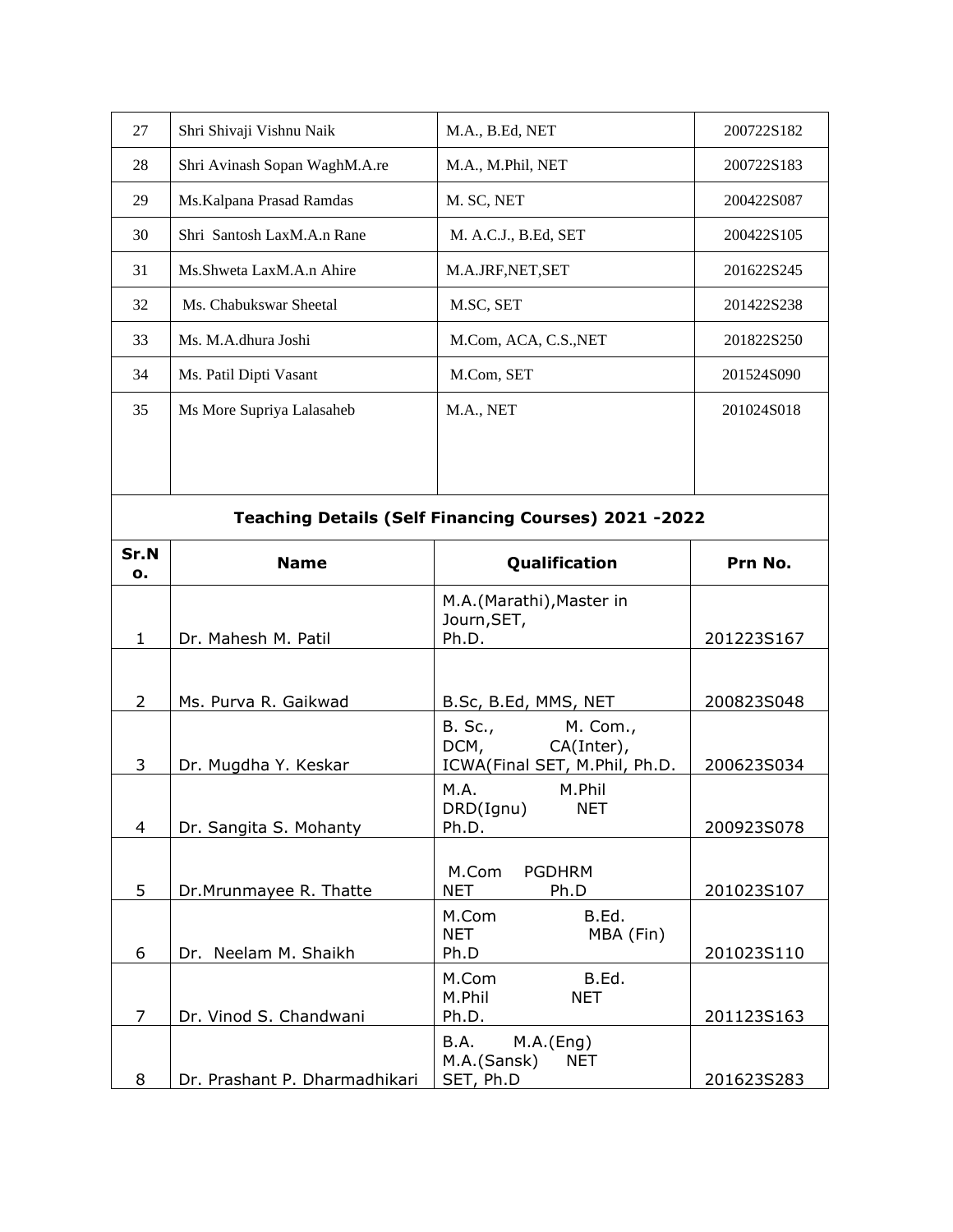|    |                          | M.Com.<br><b>CS</b>                           |            |
|----|--------------------------|-----------------------------------------------|------------|
| 9  | Mr. Nitin B. Pagi        | <b>NET</b>                                    | 201223S175 |
|    |                          |                                               |            |
| 10 | Dr. Jharna K. Tolani     | <b>NET</b><br>M.M.S.<br>, $Ph.D$              | 201123S148 |
|    |                          |                                               |            |
| 11 | Dr. Urmila P. Shetve     | B.Ed.<br><b>SET</b><br>M.Com.<br>Ph.D         | 201223S171 |
|    |                          |                                               |            |
| 12 | Ms. Sindu P. Natuvetty   | M.Com, M.Phil<br><b>NET</b>                   | 200623S032 |
|    |                          |                                               |            |
| 13 | Ms. Mohini P. Kulkarni   | M.Sc(Stats)<br>M.Phil SET                     | 200623S033 |
|    |                          |                                               |            |
| 14 | Ms. Archana S. Nair      | MBA<br><b>NET</b>                             | 201223S176 |
|    |                          |                                               |            |
| 15 | Dr. Priyamwada P. Joshi  | M.Lib.I.Sc. SET<br>Ph.D.                      | 200823S050 |
|    |                          | M.Com<br><b>MBA</b>                           |            |
| 16 | Dr. Shefali M. Kondewar  | <b>MCM</b><br><b>SET</b><br>PhD.              | 200923S079 |
|    |                          |                                               |            |
| 17 | Ms. Trupti A. Kautikwar  | B.Sc.<br>(Comp Sci)<br><b>MCA</b>             | 200923S076 |
|    |                          |                                               |            |
|    |                          | M.A. (Marathi) M.Phil<br>P.G.Dip in MCJ Ph.D. |            |
| 18 | Dr. Vimukta A. Raje      |                                               | 201223S180 |
|    |                          | M.Com M.Phil P.G.Dip in                       |            |
| 19 | Dr. Mugdha S. Bapat      | Mgmt., Ph.D                                   | 201323S202 |
|    |                          |                                               |            |
| 20 | Ms. Aditi R. Patgaonkar  | M.C.M.                                        | 201123S140 |
|    |                          | M.Com<br>P.G.Dip in Mgmt.                     |            |
| 21 | Ms. Deepti R. Chindarkar | <b>SET</b>                                    | 201523S248 |
|    |                          |                                               |            |
| 22 | Ms. Manasi S. Jangam     | BMM, MACJ                                     | 201723S290 |
|    |                          |                                               |            |
| 23 | Mr. Sudam S. Ahirrow     | B.A., M.A.                                    | 201823S308 |
|    |                          | B.Com, M.Com, B.Ed, GDCA,                     |            |
| 24 | Ms.Samidha D. Parab      | Int CA                                        | 201823S304 |